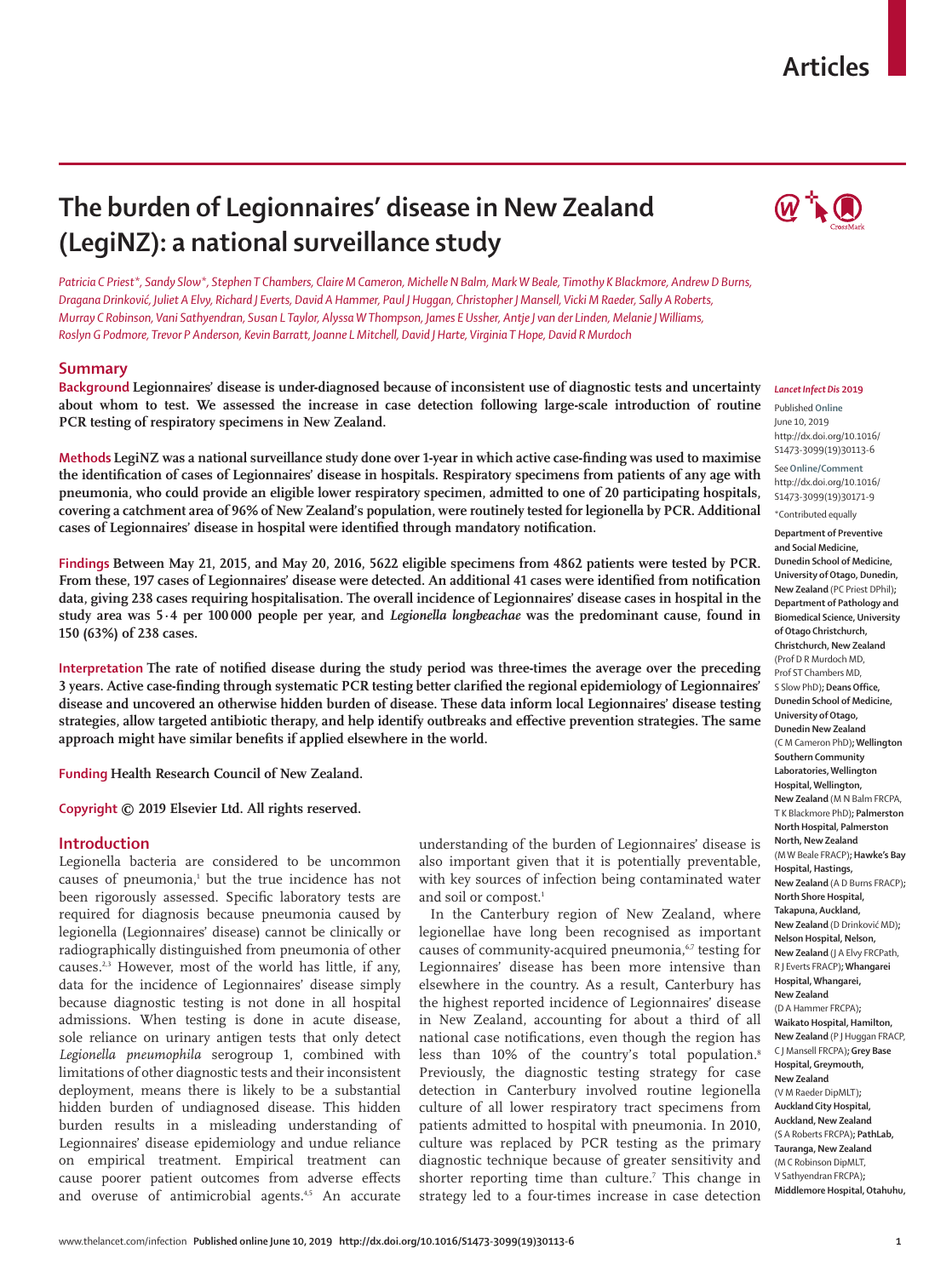**Auckland, New Zealand**  (S L Taylor FRCPA)**; Gisborne Hospital, Gisborne, New Zealand**  (A W Thompson DO)**; Southern Community Laboratories, Dunedin Hospital, Dunedin, New Zealand** (J E Ussher PhD, A J van der Linden FRCPA)**; Taranaki Base Hospital, New Plymouth, New Zealand**  (M J Williams BMLSc)**; Canterbury Health Laboratories, Christchurch, New Zealand** (R G Podmore BSc, T P Anderson MSc, K Barratt MSc, J L Mitchell PhD)**; Legionella Reference Laboratory, Institute of Environmental Science and Research, Porirua, New Zealand**  (D J Harte MSc)**; and Health Programme, Institute of Environmental Science and Research, Upper Hutt, New Zealand**  (V T Hope FAFPHM)

Correspondence to: Prof David R Murdoch, University of Otago, Christchurch 8140, New Zealand **david.murdoch@otago.ac.nz**

## **Research in context**

## **Evidence before the study**

We searched MEDLINE, PubMed, and Google Scholar using the search terms "legionella diagnostics", "legionella PCR", "routine legionella PCR", "diagnosis of Legionnaires' disease", and "Legionnaires' disease incidence rates" that were published from database inception until Dec 31, 2017. Review of the articles and citations, which included two systematic reviews, showed that most studies did not implement routine PCR testing as part of normal clinical practice, were retrospective, and involved comparing the utility of PCR versus culture and urinary antigen tests for detecting cases. The few studies in which active surveillance was done with a routine PCR testing algorithm were either restricted to individuals with severe pneumonia or did not cover a large percentage of a population or country's geographical area. These few studies include our previous study that covered only the Canterbury region of New Zealand.

## **Added value of this study**

We did the first near-nationwide study using routine systematic PCR testing to assess the incidence of Legionnaires' disease in patients in hospital over a 1-year period. We showed that when systematically sought, there was a substantial increase in cases, indicating a previously hidden burden of disease. New findings

and has been maintained as standard practice in the region ever since.

Following the success of Canterbury's enhanced systematic testing strategy, we rolled out the same strategy across most of New Zealand with the objective of more accurately estimating the national and regional incidence of Legionnaires' disease among patients who are admitted to hospital with pneumonia. We hypothesised that many cases of Legionnaires' disease are undiagnosed and there would be a marked increase in case detection following the introduction of this strategy.

## **Methods**

## **Study design**

LegiNZ was a prospective surveillance study, in which active case-finding through routine legionella PCR testing of lower respiratory tract specimens was used to maximise the identification of cases of Legionnaires' disease in hospitals across New Zealand.

The study took place between May 21, 2015, and May 20, 2016. Laboratories serving 20 secondary and tertiary hospitals in 17 of the country's 20 District Health Boards (DHBs) participated. The catchment area covered 96% of New Zealand's population.9

A case of Legionnaires' disease was defined as a patient with pneumonia who had a positive PCR, culture, or urinary antigen test for a legionella species, or fourfold or more increase in reciprocal legionella antibody titres. This definition is the same as that for included high incidence of Legionnaires' disease in regions that had previously reported few cases. We confirmed the importance of *Legionella longbeachae* in New Zealand, and that it caused the majority of legionella cases. However, our incidence of detected *Legionella pneumophila* disease is also one of the highest in the world.

### **Implications of all the available evidence**

The true burden of Legionnaires' disease globally is unknown because diagnostic testing in many parts of the world is either non-existent or erratically deployed, and also largely ignores the role that non-*L pneumophila* species might have. This underdiagnosiscan lead to an inaccurate and misleading picture of local disease epidemiology, have an impact on the clinical management of cases, and also overlook the public health implications of a positive diagnosis. Routine PCR testing provides a rapid and reliable tool for the diagnosis and surveillance of Legionnaires' disease. It is a valuable addition to front-line diagnostic laboratories. When used in a systematic way, it substantially increases case finding (especially non-*L pneumophila* disease), clarifies local epidemiology, promotes awareness, and can help to inform disease prevention strategies.

confirmed cases used in New Zealand for surveillance purposes.

## **Participants**

LegiNZ participants were patients of any age, admitted to hospital at a study site, who had provided an eligible lower respiratory specimen (figure 1). On receipt of a specimen, the hospital laboratory used the information provided on the accompanying request form to identify eligible specimens, and referred them to one of four participating specialist laboratories for legionella PCR testing. PCR-positive specimens were also cultured for legionella at either the testing laboratory or at the Legionella Reference Laboratory (Institute of Environmental Science and Research, Porirua, New Zealand; figure 1).

Legionella urinary antigen tests and serology also continued to be requested at the discretion of attending clinicians. All cases of Legionnaires' disease in New Zealand are notified to public health units and to the national Legionella Reference Laboratory. At the end of the study, the laboratory provided information on all cases of Legionnaires' disease notified in the participating DHBs over the study period. From this information, additional patients in hospital in whom diagnosis was made through urinary antigen or serological testing were identified.

The study protocol was approved by the Central Health and Disability Ethics Committee (14/CEN/114). Individual patient consent was not required because PCR testing of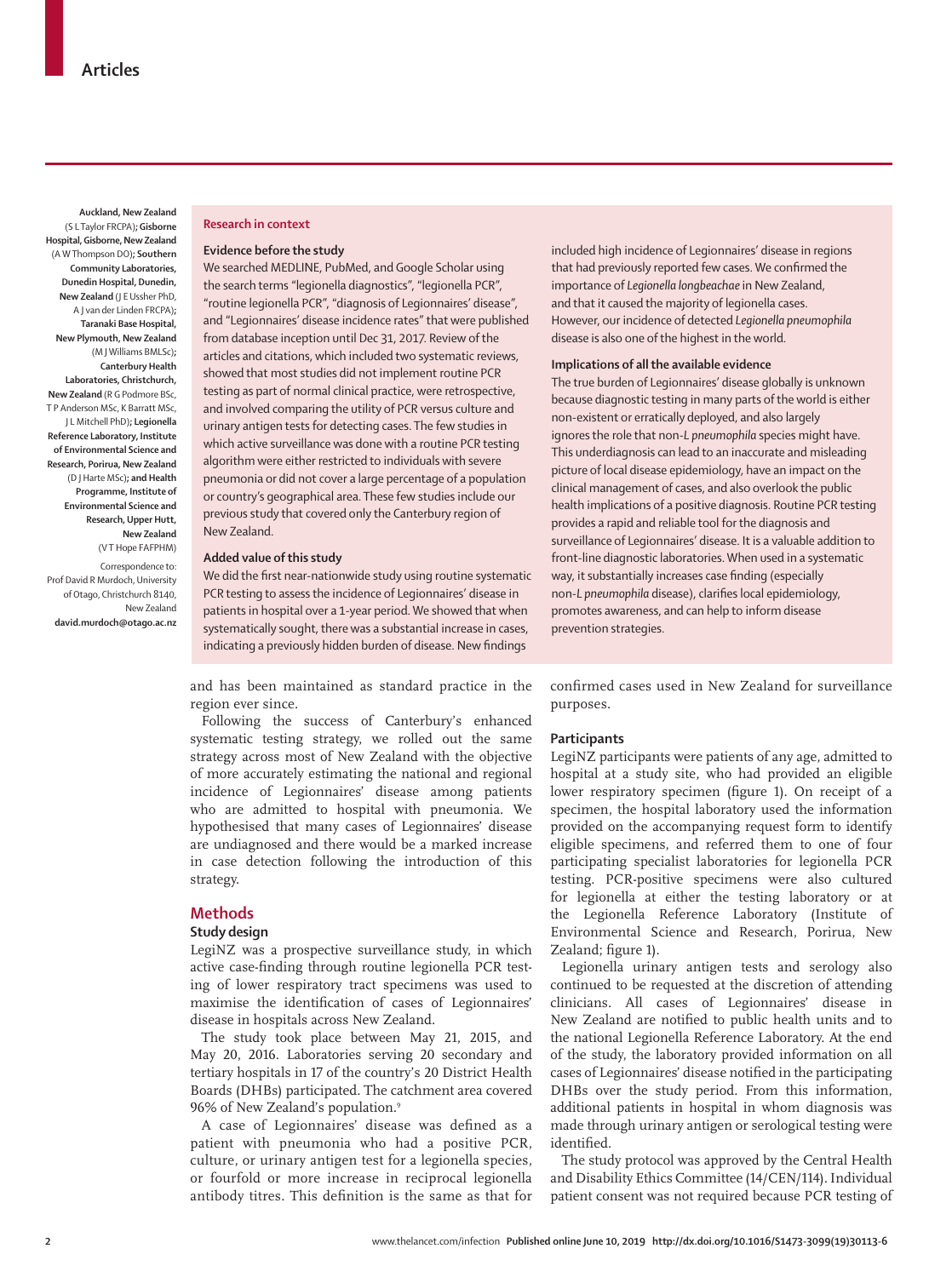lower respiratory specimens for legionella was regarded as part of usual clinical care.

## **Procedures**

Eligible lower respiratory specimens were sent to one of four participating laboratories for legionella real-time PCR testing (Middlemore Hospital Laboratory, South Auckland, New Zealand; LabPlus, Auckland, New Zealand; Wellington Hospital Laboratory, Wellington, New Zealand; Canterbury Health Laboratories, Christchurch, New Zealand). Specimens were liquefied as required with dithiothreitol (Sputasol, Oxoid, Cambridge, UK) in a 1:1 ratio to obtain a homogeneous solution for nucleic acid extraction. The isolation of DNA from specimens at Middlemore Hospital, LabPlus, and Wellington Hospital laboratories was done with the MagNA Pure DNA nucleic acid extractor and gDNA isolation kit (Roche, Basel, Switzerland) as recommended by the manufacturer, whereas at Canterbury Health Laboratories it was done with the NucliSENS easyMag (Biomérieux, Marcy-l'Étoile, France) nucleic acid extractor and gDNA extraction kit. At Auckland LabPlus and Canterbury Health Laboratories, the presence of legionella DNA was detected with primers and probes to the ssrA gene,<sup>10</sup> whereas at Wellington Hospital Laboratory the 16S gene target was used,<sup>11</sup> and at Middlemore Hospital Laboratory the Easyplex Pneumonia Panel (AusDiagnostics, Mascot, Australia) was used as per the manufacturer's instructions. Species identification at Middlemore, Welling-ton, and Auckland LabPlus laboratories was done with high resolution melt analysis.<sup>11</sup> Confirmation of PCRpositive specimens and speciation at Canterbury Health Laboratories was done with *ITS* gene PCR with specific probes to detect *L pneumophila* and *Legionella longbeachae*, 7,12 while other legionella species were identified through sequencing of the PCR amplicons. Inhibitor controls were used to validate negative results.

A quality assurance programme was established to ensure that the legionella PCR testing across the four laboratory sites was consistent. Before the start and at 6 months of study, 12 specimens containing various quantities of legionella (including specimens containing no legionella) were tested by individuals masked to the legionella quantity at each of the four testing laboratories. Correct and consistent results were achieved from all sites.

Culture of legionella PCR-positive specimens was done on buffered charcoal yeast extract-based agar, with and without modified Wadowski-Yee supplement, and incubated at 35°C for 7 days. Isolates were identified by MALDI-TOF MS analysis (Bruker Daltonik GmbH, Bremen, Germany) or referred to the Legionella Reference Laboratory for identification and serotyping.

Age, gender, date of specimen collection or testing, admitting hospital, and legionella test results were documented from the specimen request form and testing laboratory data. Information from specimen request forms was linked to routinely collected demographic, hospitalisation, and mortality data by the New Zealand



*Figure 1:* **LegiNZ legionella testing algorithm and data collection**

Ministry of Health, anonymised, and provided to the researchers (figure 1). These data included ethnicity, New Zealand deprivation index, length of hospital stay, previous hospital admissions and their reasons in the 5 years before the index admission, and readmission to hospital and all-cause mortality in the 3 months after the admission. The first admission during the study period in which a participant had provided an eligible specimen was included in the analysis. When there was more than one specimen provided within a hospital admission, the information provided with the first specimen was used to characterise the patient, unless the patient had Legionnaires' disease, in which event the specimen that was positive for legionella was used as the index specimen for that episode.

The 2013 New Zealand deprivation index was used to characterise patients' socioeconomic status. This index characterises the socioeconomic deprivation of small geographical areas on the basis of data from the census.13 Respiratory and cardiovascular causes of previous hospital admissions were categorised on the basis of International Classification of Diseases 10 codes (appendix).

See **Online** for appendix

## **Outcomes**

The primary outcomes for the study were the number of cases and population incidence of Legionnaires' disease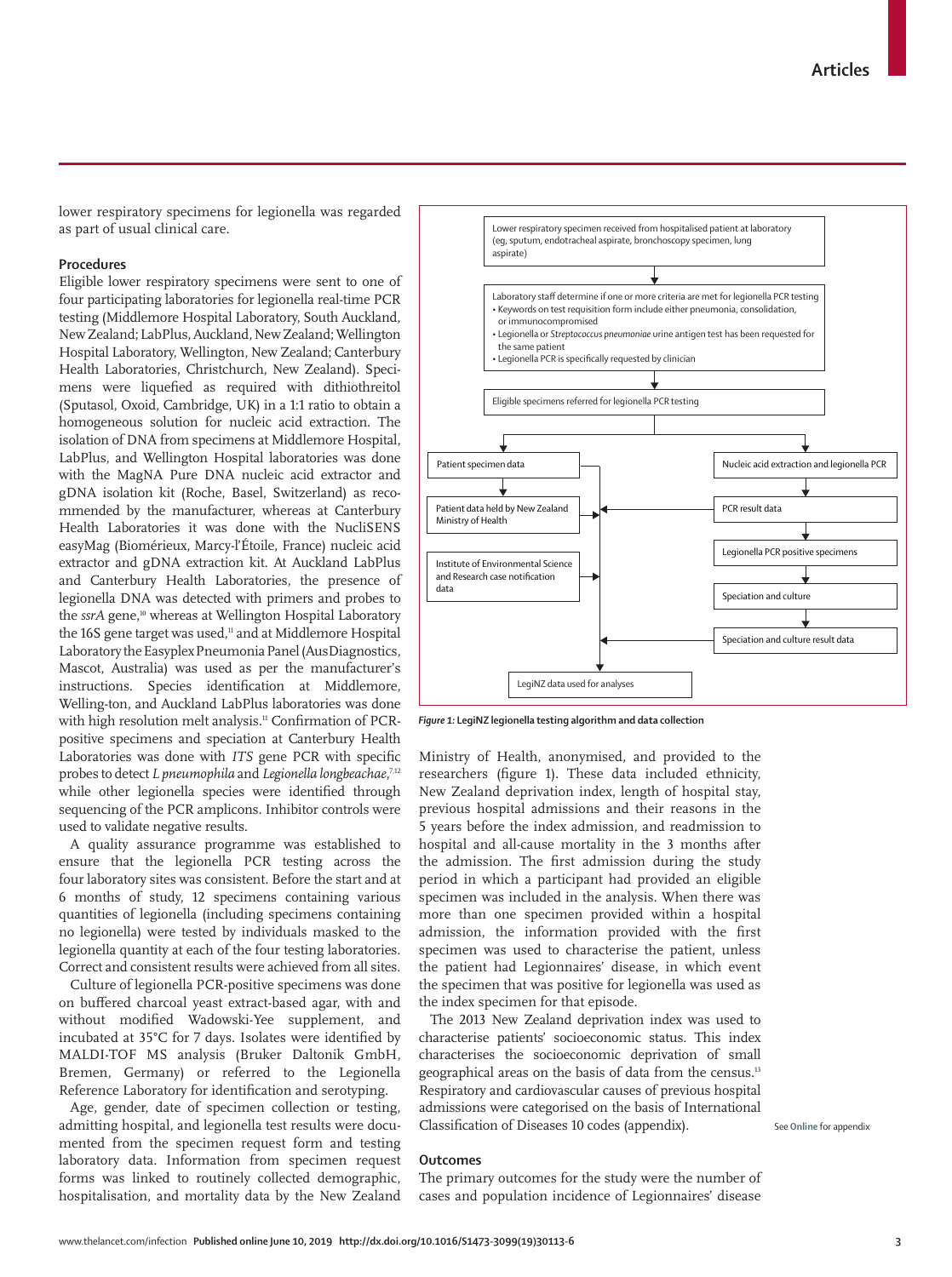

*Figure 2:* **Age-standardised incidence of legionellosis in hospitals participating District Health Board regions during the study period with study sites**

Incidence was not calculated for the three non-participating District Health Board regions (Wanganui, Wairarapa, and South Canterbury), which are coloured grey. The red circles denote the 20 hospital study sites (Whangarei Hospital, North Shore Hospital, Auckland City Hospital, Middlemore Hospital, Waikato Hospital, Tauranga Hospital, Rotorua Hospital, Whakatāne Hospital, Gisborne Hospital, Taranaki Base Hospital, Hawke's Bay Hospital, Palmerston North Hospital, Hutt Hospital, Wellington Hospital, Wairau Hospital, Nelson Hospital, Grey Base Hospital, Christchurch Hospital, Dunedin Hospital, and Invercargill Hospital).

> in hospital. This outcome was calculated for DHB region, age, season, socioeconomic deprivation, ethnicity, and legionella species, and per sample tested. Statistics New Zealand projected population data<sup>14</sup> for 2015 were used for the incidence denominators (except for socioeconomic status, for which only 2013 data were available). Incidence by DHB, deprivation, and ethnicity was age-standardised to the overall population of the included regions.

> Secondary outcomes included mortality, prevalence of intensive care unit (ICU) admission, and length of

hospital stay among Legionnaires' disease cases. Because of concerns about regional variability in the proportion of patients with pneumonia for whom a specimen was tested by LegiNZ, we compared the number of LegiNZ participants in each DHB with data reported by the Ministry of Health on the total number of hospital admissions with pneumonia from July 1, 2014, to June 30, 2015, the latest reported.<sup>15</sup>

## **Statistical analysis**

Poisson exact CIs were calculated for counts. To estimate the effect of the LegiNZ strategy on Legionnaires' disease detection, incidence during LegiNZ was compared with rates of notified Legionnaires' disease reported by national surveillance in previous years.16 Because routine national surveillance data includes patients who would not meet LegiNZ inclusion criteria, we added such cases that were notified from the study area during the study period to the LegiNZ case numbers for this purpose. For comparison, the non-Canterbury incidence for 2012–14 was calculated, because Canterbury had been using the LegiNZ testing algorithm since 2010.<sup>7</sup> Case numbers for 2012–14 were obtained from annual notified diseases reports<sup>16</sup> and population numbers from Statistics New Zealand.14 All statistical analyses were done with Stata IC (version 15.1).

## **Role of the funding source**

The funders of the study had no role in study design, data collection, analysis, or interpretation, or writing of the manuscript. DRM had full access to all the data in the study and had final responsibility for the decision to submit for publication.

## **Results**

In total, 6034 specimens were tested for legionella by PCR. Of these, 5622 were eligible specimens taken during 5153 hospital admissions of 4862 patients. Figure 2 shows the locations of the participating regions and hospitals, and table 1 shows the characteristics of patients whose respiratory specimens were included in the study. Most patients had only one specimen tested, whereas a small proportion had three or more. About two-thirds of index admissions were during winter and spring, and more than half of patients were aged 65 years or older. Patients who lived in more socioeconomically deprived areas were over-represented, with nearly a third living in areas with the highest quintile of deprivation. Although most patients had been admitted to hospital during the previous 5 years, fewer than half had been admitted for respiratory disease, and less than a quarter had previously been admitted for pneumonia (table 1). The number of patients by DHB is shown in the appendix.

Of 5622 eligible specimens, 197 specimens from 197 patients were positive for legionella by PCR. A further 41 cases of Legionnaires' disease, in which a respiratory specimen was not available for PCR testing, were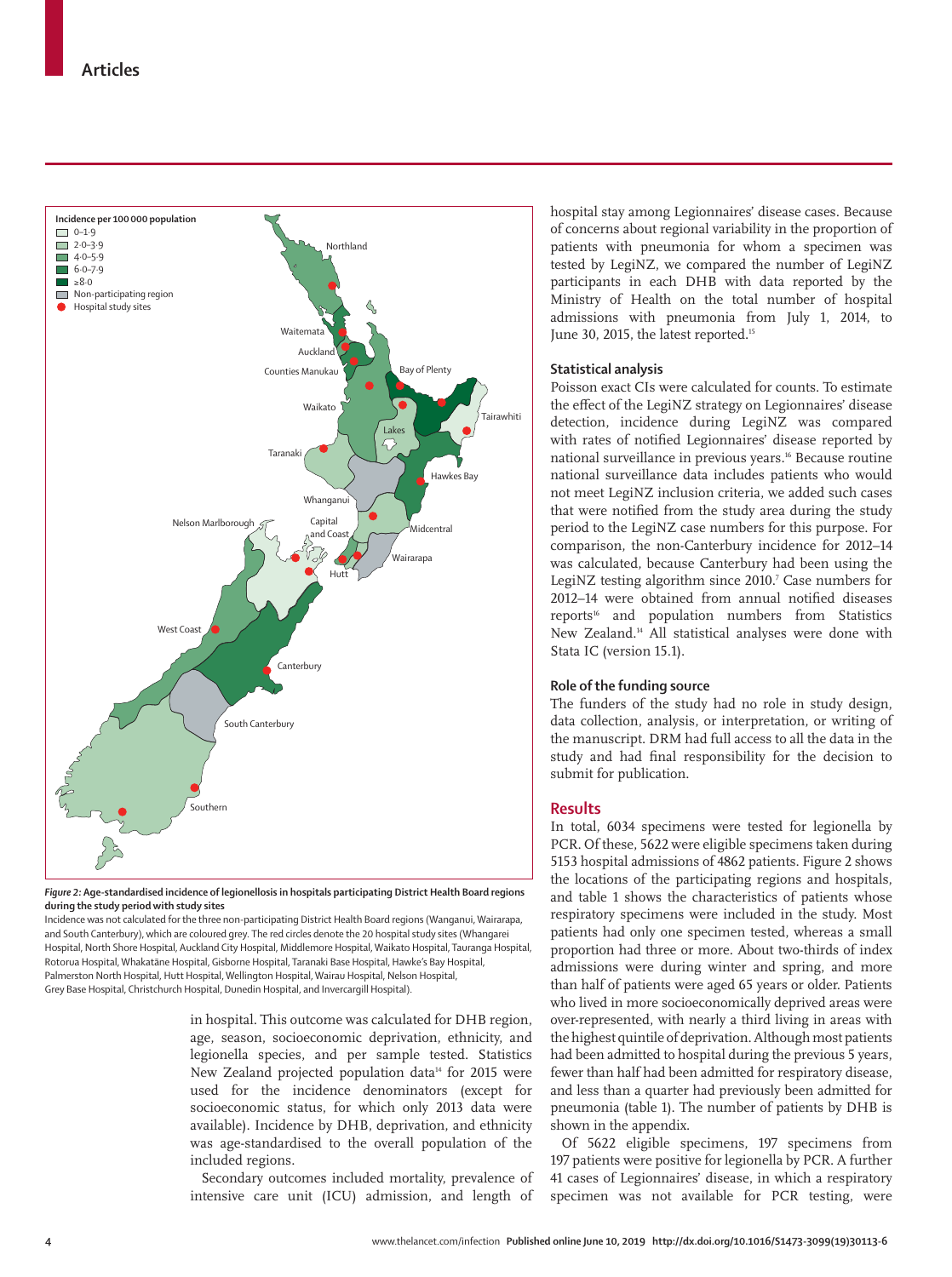|                                                                                                                                                                                                                                                             | Number of patients<br>$(N=4862)$ |  |  |  |
|-------------------------------------------------------------------------------------------------------------------------------------------------------------------------------------------------------------------------------------------------------------|----------------------------------|--|--|--|
| Number of LegiNZ specimens tested per patient                                                                                                                                                                                                               |                                  |  |  |  |
| $\mathbf{1}$                                                                                                                                                                                                                                                | 4287 (88%)                       |  |  |  |
| $\overline{2}$                                                                                                                                                                                                                                              | 447 (9%)                         |  |  |  |
| $\overline{\mathbf{3}}$                                                                                                                                                                                                                                     | 90 (2%)                          |  |  |  |
| 4                                                                                                                                                                                                                                                           | $28 (-1%)$                       |  |  |  |
| $\geq$ 5                                                                                                                                                                                                                                                    | $10 (-1%)$                       |  |  |  |
| Season                                                                                                                                                                                                                                                      |                                  |  |  |  |
| Autumn (March-May)                                                                                                                                                                                                                                          | 886 (18%)                        |  |  |  |
| Winter (June-Aug)                                                                                                                                                                                                                                           | 1738 (36%)                       |  |  |  |
| Spring (Sept-Nov)                                                                                                                                                                                                                                           | 1334 (27%)                       |  |  |  |
| Summer (Dec-Feb)                                                                                                                                                                                                                                            | 904 (19%)                        |  |  |  |
| Sex                                                                                                                                                                                                                                                         |                                  |  |  |  |
| Female                                                                                                                                                                                                                                                      | 2154 (44%)                       |  |  |  |
| Male                                                                                                                                                                                                                                                        | 2708 (56%)                       |  |  |  |
| Age, years                                                                                                                                                                                                                                                  |                                  |  |  |  |
| $0 - 14$                                                                                                                                                                                                                                                    | 131 (3%)                         |  |  |  |
| $15 - 24$                                                                                                                                                                                                                                                   | 184 (4%)                         |  |  |  |
| $25 - 39$                                                                                                                                                                                                                                                   | 353 (7%)                         |  |  |  |
| $40 - 64$                                                                                                                                                                                                                                                   | 1510 (31%)                       |  |  |  |
| 65-79                                                                                                                                                                                                                                                       | 1666 (34%)                       |  |  |  |
| $\geq 80$                                                                                                                                                                                                                                                   | 1018 (21%)                       |  |  |  |
| Socioeconomic deprivation*                                                                                                                                                                                                                                  |                                  |  |  |  |
| 1-2 (least deprived)                                                                                                                                                                                                                                        | 601 (12%)                        |  |  |  |
| $3 - 4$                                                                                                                                                                                                                                                     | 770 (16%)                        |  |  |  |
| $5 - 6$                                                                                                                                                                                                                                                     | 782 (16%)                        |  |  |  |
| $7 - 8$                                                                                                                                                                                                                                                     | 1100 (23%)                       |  |  |  |
| 9-10 (most deprived)                                                                                                                                                                                                                                        | 1574 (32%)                       |  |  |  |
| Missing                                                                                                                                                                                                                                                     | $35 (-1%)$                       |  |  |  |
| Ethnicity <sup>+</sup>                                                                                                                                                                                                                                      |                                  |  |  |  |
| Māori                                                                                                                                                                                                                                                       | 867 (18%)                        |  |  |  |
| Pacific                                                                                                                                                                                                                                                     | 592 (12%)                        |  |  |  |
| Asian                                                                                                                                                                                                                                                       | 284 (6%)                         |  |  |  |
| Other                                                                                                                                                                                                                                                       | 3068 (63%)                       |  |  |  |
| Missing                                                                                                                                                                                                                                                     | 51 (1%)                          |  |  |  |
| Hospital admissions in the 5 years before index admission                                                                                                                                                                                                   |                                  |  |  |  |
| Any hospital admissions                                                                                                                                                                                                                                     | 3849 (79%)                       |  |  |  |
| Previous admission for pneumonia                                                                                                                                                                                                                            | 1116 (23%)                       |  |  |  |
| Previous admission for any respiratory disease                                                                                                                                                                                                              | 2009 (41%)                       |  |  |  |
| Previous admission for cardiovascular disease                                                                                                                                                                                                               | 1375 (28%)                       |  |  |  |
| Data are n (%). *New Zealand deprivation index 2013 quintiles. †Prioritised ethnicity;<br>when a patient identified with more than one ethnic group, we assigned their<br>ethnicity to a single ethnic group based on the ethnicities they identified with, |                                  |  |  |  |

|                                                                                                                                                                                                                                                                                                                                                                                                                                                                                                                                                    | <b>Number</b><br>of cases | Incidence<br>per 100 000 per<br>year (95% CI) | Age-standardised<br>incidence per<br>100 000 people<br>per year* (95% CI) |  |
|----------------------------------------------------------------------------------------------------------------------------------------------------------------------------------------------------------------------------------------------------------------------------------------------------------------------------------------------------------------------------------------------------------------------------------------------------------------------------------------------------------------------------------------------------|---------------------------|-----------------------------------------------|---------------------------------------------------------------------------|--|
| Age, years                                                                                                                                                                                                                                                                                                                                                                                                                                                                                                                                         |                           |                                               |                                                                           |  |
| $0 - 14$                                                                                                                                                                                                                                                                                                                                                                                                                                                                                                                                           | $\mathbf{1}$              | $0.1(0.0-0.6)$                                |                                                                           |  |
| $15 - 24$                                                                                                                                                                                                                                                                                                                                                                                                                                                                                                                                          | $\mathbf{1}$              | $0.2(0.0-0.9)$                                |                                                                           |  |
| $25 - 39$                                                                                                                                                                                                                                                                                                                                                                                                                                                                                                                                          | 5                         | $0.6(0.2-1.4)$                                | $\ddot{\phantom{a}}$                                                      |  |
| $40 - 64$                                                                                                                                                                                                                                                                                                                                                                                                                                                                                                                                          | 92                        | $6.5(5.2 - 7.9)$                              |                                                                           |  |
| 65-79                                                                                                                                                                                                                                                                                                                                                                                                                                                                                                                                              | 92                        | 18.9 (15.2-23.2)                              |                                                                           |  |
| >80                                                                                                                                                                                                                                                                                                                                                                                                                                                                                                                                                | 47                        | 30-3 (22-3-40-3)                              |                                                                           |  |
| Season <sup>+</sup>                                                                                                                                                                                                                                                                                                                                                                                                                                                                                                                                |                           |                                               |                                                                           |  |
| Autumn (Mar-May)                                                                                                                                                                                                                                                                                                                                                                                                                                                                                                                                   | 54                        | $1.2(0.9-1.6)$                                |                                                                           |  |
| Winter (June-Aug)                                                                                                                                                                                                                                                                                                                                                                                                                                                                                                                                  | 27                        | $0.6(0.4-0.9)$                                |                                                                           |  |
| Spring (Sept-Nov)                                                                                                                                                                                                                                                                                                                                                                                                                                                                                                                                  | 71                        | $1.6(1.3-2.0)$                                |                                                                           |  |
| Summer (Dec-Feb)                                                                                                                                                                                                                                                                                                                                                                                                                                                                                                                                   | 86                        | $1.9(1.6-2.4)$                                |                                                                           |  |
| Socioeconomic deprivation‡                                                                                                                                                                                                                                                                                                                                                                                                                                                                                                                         |                           |                                               |                                                                           |  |
| 1-2 (least deprived)                                                                                                                                                                                                                                                                                                                                                                                                                                                                                                                               | 48                        | $5.6(4.2 - 7.5)$                              | $5.6(4.0-7.2)$                                                            |  |
| $3 - 4$                                                                                                                                                                                                                                                                                                                                                                                                                                                                                                                                            | 43                        | $5.2(3.8-7.0)$                                | $5.1(3.6-6.6)$                                                            |  |
| $5 - 6$                                                                                                                                                                                                                                                                                                                                                                                                                                                                                                                                            | 42                        | $5.2(3.8-7.1)$                                | $5.2(3.6-6.7)$                                                            |  |
| $7 - 8$                                                                                                                                                                                                                                                                                                                                                                                                                                                                                                                                            | 58                        | $7.3(5.6-9.5)$                                | $7.3(5.4-9.2)$                                                            |  |
| 9-10 (most deprived)                                                                                                                                                                                                                                                                                                                                                                                                                                                                                                                               | 46                        | $5.8(4.2 - 7.7)$                              | $6.7(4.8-8.7)$                                                            |  |
| Ethnicity§                                                                                                                                                                                                                                                                                                                                                                                                                                                                                                                                         |                           |                                               |                                                                           |  |
| Māori                                                                                                                                                                                                                                                                                                                                                                                                                                                                                                                                              | 14                        | $2.0(1.1-3.4)$                                | $3.6(1.5-5.7)$                                                            |  |
| Pacific                                                                                                                                                                                                                                                                                                                                                                                                                                                                                                                                            | 10                        | $3.4(1.6-6.3)$                                | $5.9(1.8-10.0)$                                                           |  |
| Asian                                                                                                                                                                                                                                                                                                                                                                                                                                                                                                                                              | 8                         | $1.4(0.6-2.7)$                                | $1.8(0.5-3.2)$                                                            |  |
| Other                                                                                                                                                                                                                                                                                                                                                                                                                                                                                                                                              | 201                       | $7.0(6.1 - 8.1)$                              | $5.8(5.0-6.6)$                                                            |  |
| Legionella species†                                                                                                                                                                                                                                                                                                                                                                                                                                                                                                                                |                           |                                               |                                                                           |  |
| Legionella<br>pneumophila                                                                                                                                                                                                                                                                                                                                                                                                                                                                                                                          | 52                        | $1.2(0.9-1.5)$                                |                                                                           |  |
| Legionella longbeachae                                                                                                                                                                                                                                                                                                                                                                                                                                                                                                                             | 150                       | $3.4(2.9 - 4.0)$                              |                                                                           |  |
| Other                                                                                                                                                                                                                                                                                                                                                                                                                                                                                                                                              | 24                        | $0.5(0.3-0.8)$                                | $\ddot{\phantom{a}}$                                                      |  |
| Not speciated                                                                                                                                                                                                                                                                                                                                                                                                                                                                                                                                      | 12                        | $0.3(0.1 - 0.5)$                              |                                                                           |  |
| *Ethnicity age standardised to the total population of the study areas at 2015,<br>ages 0-14, 15-24, 25-39, 40-64, 65-79, and ≥80 years; socioeconomic deprivation<br>age standardised to total population at 2013, ages 0-14, 15-24, 25-64, 65-74 and<br>75+ years due to data restrictions. †Not age standardised because the same<br>denominator was used for each calculation. #Quintiles of NZDep13 index, one case<br>had missing deprivation data. §Prioritised ethnicity (see table 1 footnote), five cases<br>had missing ethnicity data. |                           |                                               |                                                                           |  |

in the prioritised order of Māori, Pacific, Asian, and European or Other.

*Table 1:* **Characteristics of patients that contributed eligible specimens to LegiNZ**

diagnosed through urinary antigen or serological testing. These cases were identified through notification data, giving 238 cases of Legionnaires' disease in hospital in participating DHBs that met our diagnostic criteria over the study period, an overall incidence of 5·4 per 100 000 people per year (95% CI 4·7–6·1). Positive test combinations are shown in the appendix (p 3). All the Legionnaires' disease cases had communityacquired pneumonia, and none had more than one episode of Legionnaires' disease. Table 2 shows disease incidence by age, season, socioeconomic deprivation, ethnicity, and legionella species. *L longbeachae* was the cause of disease in 150 (63%) of 238 cases, with the incidence of *L longbeachae* disease nearly three-times that of disease caused by *L pneumophila* (table 2)*.* Legionnaires' disease incidence increased with age, and was similar across quintiles of socioeconomic deprivation. Most cases of *L longbeachae* were diagnosed in the spring and summer (September to March; figure 3).

*Table 2:* **Incidence rate of Legionnaires' disease by age, season,** 

**deprivation, ethnicity, and legionella species**

Regional unadjusted incidence ranged from 0 in Tairawhiti, to 10·8 per 100 000 people per year in the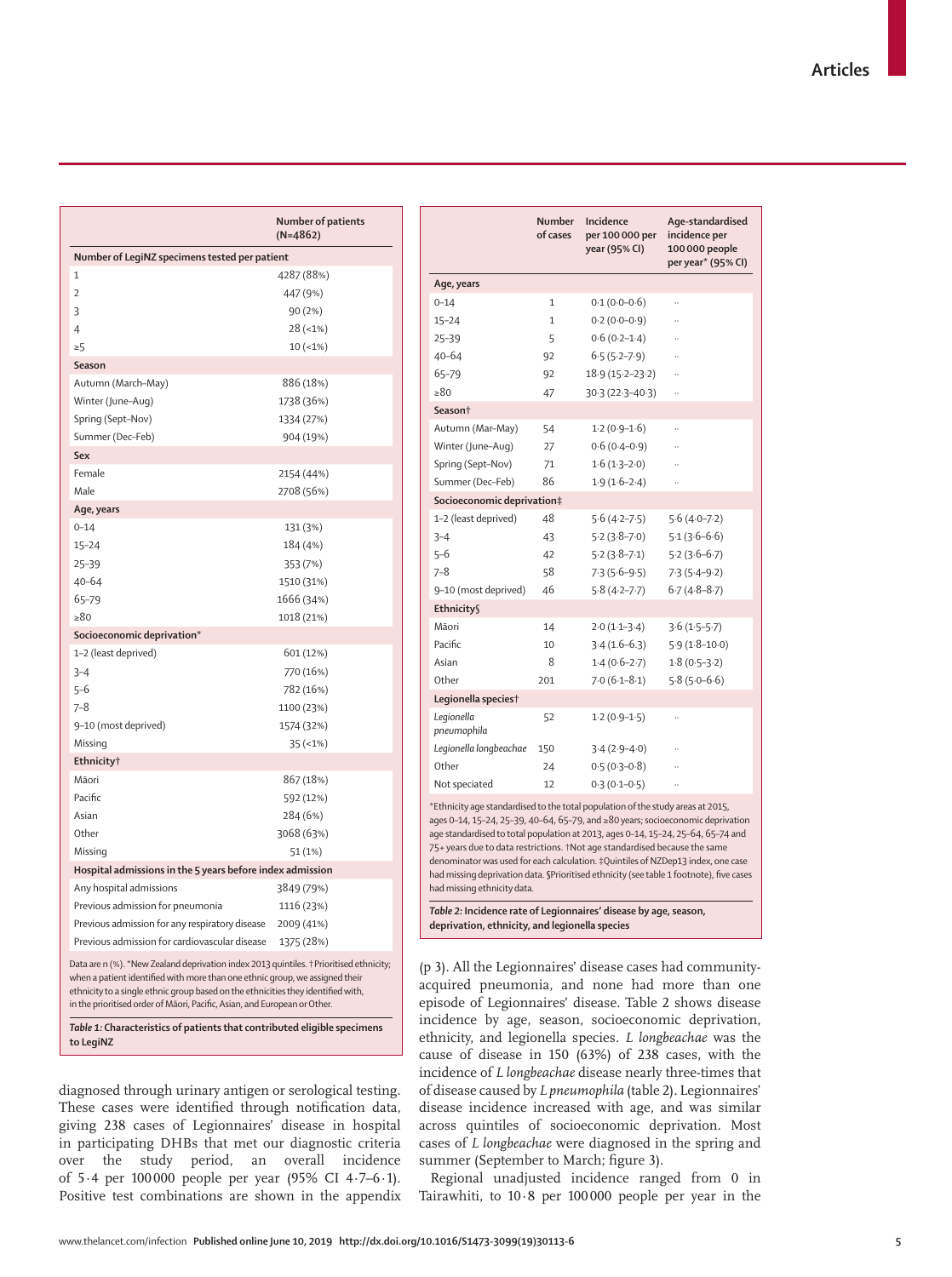

*Figure 3:* **Monthly number of cases of Legionnaires' disease in hospital during the study period**

The number of cases for May are split over 2015 and 2016 because the study

neighbouring Bay of Plenty (figure 2). The 95% CIs of age-standardised incidence largely overlapped with each other and with the overall incidence (figure 2; appendix p 4). There were regional differences in the proportion of specimens sent for testing through LegiNZ. On the basis of 2014–15 DHB admissions data, the proportion of LegiNZ specimens to pneumonia admissions ranged from 12% to 53%, and those regions with a higher proportion had a higher incidence of Legionnaires' disease detected through LegiNZ (data not shown).

38 patients (16%, 95% CI 11·6–21·2) with Legionnaires' disease were admitted to ICUs, and the median length of hospital stay was 6 days (IQR 4–8). Case fatality rates were low, with only seven patients  $(2.9\%;$ 1·2–6·0) having a cause of death listed as Legionnaires' disease or pneumonia. Six of these patients died within 30 days of admission to hospital, and one at 33 days after admission. Over a 90-day period after admission with Legionnaires' disease, 39 patients were readmitted to hospital (12 with pneumonia), and eight patients died.

A further 18 patients who met our diagnostic criteria but were not admitted to hospital, and another 50 patients who did not meet our diagnostic criteria, were notified to the public health authorities in the LegiNZ area during the study period. The cases that did not meet our criteria had a diagnosis on the basis of one or more elevated legionella antibody reciprocal titres of 512 or greater without seroconversion, which were classified as probable cases for national surveillance purposes. There were 306 notified cases and an overall notified rate of 6·9 per 100000 people per year in the LegiNZ area during the study period. The average non-Canterbury notified rate for 2012–14 was 2·4 per 100 000 people per year.

## **Discussion**

Here, we report the first near-nationwide surveillance study to actively estimate the burden of Legionnaires' disease. A pragmatic and systematic PCR testing strategy uncovered a substantial, otherwise undiagnosed, burden of Legionnaires' disease. This finding illustrates that many cases go undetected if diagnostic testing relies solely on clinical discretion. Our approach identified regional variability in both incidence and causative species, including a high incidence of Legionnaires' disease in regions that had previously reported few  $CaseS$ <sup>16</sup>

Over the 1-year study period, the incidence of Legionnaires' disease cases among patients requiring hospitalisation that met our diagnostic criteria was 5·4 per 100000 people. The corresponding rate of notified cases per year, including non-hospitalised and probable cases, was  $6.9$  per  $100000$  people, nearly three-times the average non-Canterbury rate of notified disease over the previous 3 years.<sup>16</sup> The relative increase in case detection in this study is similar to the four-times increase we observed following the introduction of routine PCR testing in the Canterbury region in 2010.<sup>7</sup> By comparison, the reported incidence in Australia is 1·3 per 100000 people, and rates of Legionnaires' disease in Canada, Europe, Japan, and the USA are  $0.2-1.1$  cases per 100000 people per year.1 However, any comparisons need to be made with caution as these incidences are undoubtedly underestimated because of differences in case assessment, diagnostic testing, and reporting practices.

This study also confirms the importance of *L longbeachae* as the predominant cause of Legionnaires' disease in New Zealand.6,7 Legionella species other than *L pneumophila*  are well recognised causes of pneumonia,<sup>17-19</sup> and *L longbeachae* is an important cause of Legionnaires' disease in Australasia and Scotland.18,20 *L longbeachae* is found in soil and composted plant material,<sup>18,20</sup> and people at greatest risk are those involved in gardening.<sup>18,21</sup> However, the significance of *L longbeachae* for most of the world is uncertain as few diagnostic laboratories routinely test for species other than *L pneumophila*. Consequently, *L longbeachae* is likely to be underdiagnosed as a cause of Legionnaires' disease worldwide. It is unknown whether the high incidence of *L longbeachae* disease in New Zealand is because of more rigorous testing for this species or something specific to the New Zealand environment. However, the high incidence of Legionnaires' disease in New Zealand is not simply because of *L longbeachae*  disease; New Zealand also has one of the highest reported incidences of Legionnaires' disease caused by L pneumophila,<sup>1</sup> and our findings are relevant to all legionella species and regions of the world.

PCR is arguably the test of choice for diagnosing Legionnaires' disease. It has high sensitivity and high specificity for legionella species, detects all species and serogroups, and can increase case detection by more than 30% over other methods such as culture and urinary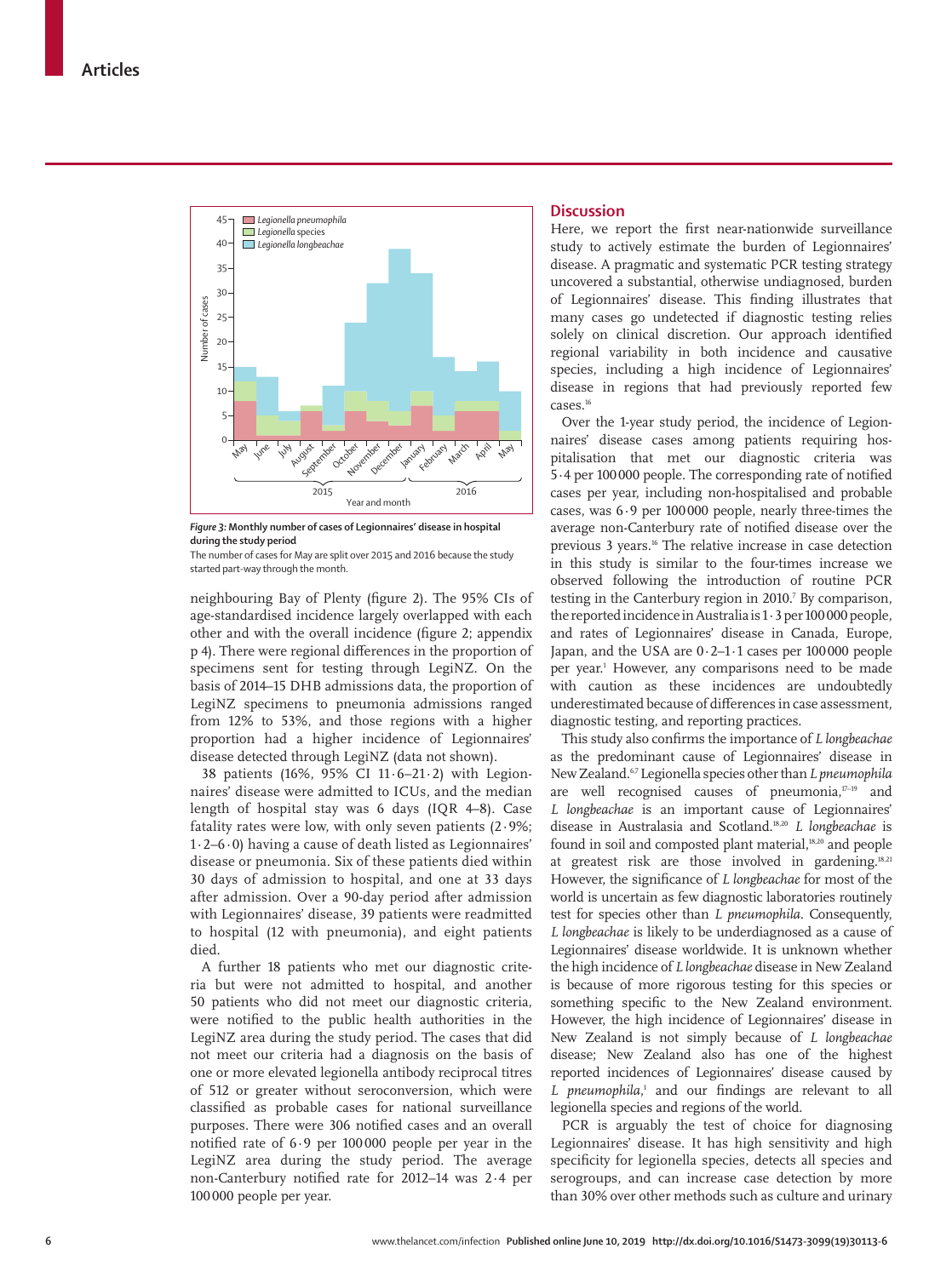antigen testing.22–24 Serology is now of limited use because of the need to obtain convalescent sera. Routine PCR testing of respiratory specimens for legionella allows early detection within a clinically relevant time frame.<sup>7,25</sup> The technique also detects a greater proportion of less severe disease, with evidence that such cases have lower bacterial loads.7,26 A large portion of the world uses Legionnaires' disease testing strategies that rely almost solely on urinary antigen testing that consequently systematically fail to detect most legionella species and serogroups, and potentially distort regional epidemiological data.

Our study design was intentionally pragmatic and has several limitations. Our reliance on obtaining respiratory specimens means that for individuals who cannot produce sputum (ie, up to half of patients with Legionnaires' disease $27-29$ ) testing will not be done and cases will be missed. Although this can be overcome partly by sputum induction,<sup>30</sup> not all patients can tolerate or undergo this procedure. We also depended on appropriate recording of clinical information on specimen request forms to trigger testing. Cases will have been missed because inadequate clinical details were provided. Other testing algorithms mitigate this requirement by testing patients from specific units (eg, ICUs), $^{25}$  but this testing of patients in ICUs limits testing to severe pneumonia. Regional incidences of Legionnaires' disease varied widely, although this might partly be explained by regional variability in the proportion of patients with pneumonia who provided respiratory specimens for testing, probably as a result of differences in hospital-specific thresholds for specimen collection. Also, small numbers in some regions and random fluctuations over time mean that identification of regions with consistently higher rates will require longer-term data. By including most hospitals nationally, we aimed to minimise bias that might occur if a less representative sample of patients had been included. A clear algorithm was used at the participating hospital laboratories to determine which specimens would be tested by LegiNZ to minimise bias that might have been introduced by clinicians' judgment about which patients were most likely to have Legionnaires' disease.

This study is not a study of the causes of pneumonia. The focus was on the detection of cases of Legionnaires' disease and, consequently, there was no testing for pathogens other than legionellae, and it is possible that some of the Legionnaires' disease cases had polymicrobial infections. However, detection of legionellae as part of polymicrobial infection is almost always regarded as clinically meaningful, especially as no evidence exists that these bacteria are colonisers of the respiratory tract. There was also no intention to examine risk factors for Legionnaires' disease, as this subject has already been studied extensively.

Despite its limitations, our routine PCR testing strategy provides a rapid and reliable tool for the diagnosis and surveillance of Legionnaires' disease and our findings have several practical clinical and public health implications that extend beyond New Zealand. First, our testing algorithm is a practical epidemiological tool for better characterising the burden of Legionnaires' disease anywhere. Developing a more comprehensive approach to testing was a main driver for our study, as historical testing for Legionnaires' disease in most regions of New Zealand was ad hoc at best. Systematic case detection leads to better characterisation of Legionnaires' disease epidemiology and, in turn, further informs local disease testing strategies, promotes awareness, and helps identify effective prevention strategies. For example, following this study, recognition of Legionnaires' disease in regions where it previously was considered rare prompted changes in protocols for the management of pneumonia and refocused prevention efforts (mainly around gardening behaviour). Legionnaires' disease is a preventable form of pneumonia, and opportunities for prevention will be missed or compromised if the true burden remains hidden. Second, routine PCR testing for legionella allows targeted antibiotic therapy to be given in a timely manner, thereby influencing patient prognosis and outcome, while improving antibiotic stewardship.<sup>4,5</sup> Even in regions of the world where Legionnaires' disease is thought to be rare, concern about Legionnaires' disease is a major reason for the inclusion of broad-spectrum empirical antibiotic regimens in community-acquired pneumonia treatment guidelines.31,32 We believe our findings support testing for Legionnaires' disease in all patients admitted to hospital with community-acquired pneumonia to better target therapy. Third, PCR testing has the potential to quickly identify outbreaks due to all legionella species and serogroups, thus improving the public health response and surveillance of Legionnaires' disease.

Although our study provides only a 1-year snapshot, it clearly illustrates that active case finding through more rigorous testing increases case detection and better clarifies regional epidemiology of Legionnaires' disease. The findings from this study have already prompted changes to Legionnaires' disease testing and clinical management strategies and improvements in publichealth messaging to promote awareness and disease prevention in New Zealand. The same approach might have similar benefits if applied elsewhere in the world.

#### **Contributors**

DRM instigated the study and was primarily responsible for obtaining funding. PP and CC were responsible for the statistical analysis. PP, SS, CC, STC, and DRM contributed to data interpretation. PP and SS wrote the first draft of the manuscript. All authors were involved in data collection and DRM, MB, MBe, TB, AB, DD, JE, RE, DH, PH, CM, VR, SR, MR, VS, ST, AT, AvdL, and MW were the clinical or laboratory leads for the study for their respective District Health Boards. All authors reviewed, commented on, and approved the final version of the manuscript.

### **Declaration of interests**

We declare no competing interests.